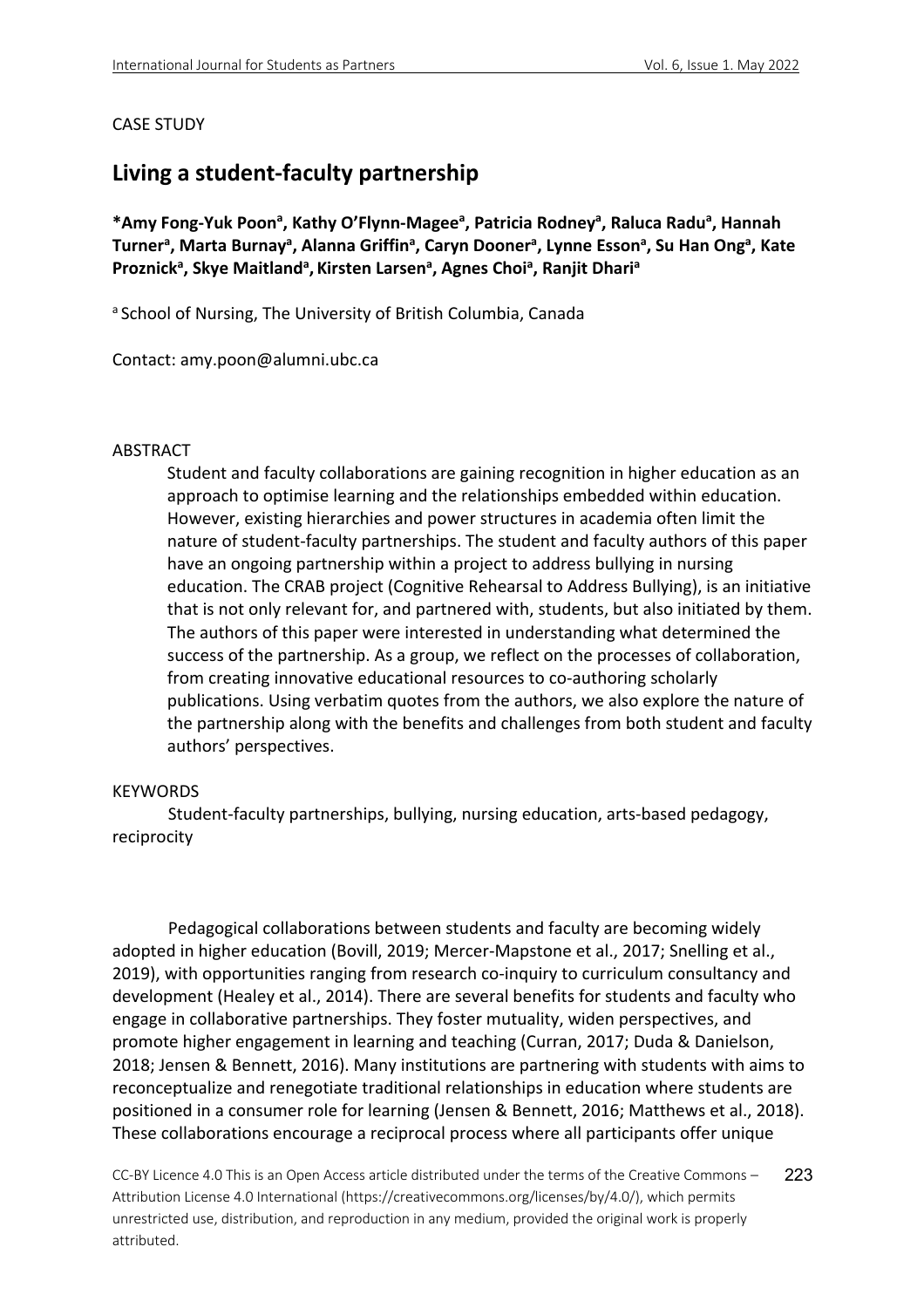expertise, thus fostering a shared commitment to, and responsibility for, learning and education (Freire, 2018; hooks, 1994; Rozendo et al., 2017). Further, Dunne and Zandstra (2011) emphasise the importance for institutions to position students as "change agents" who are active decision makers, as opposed to "listening to the student voice," where the latter assumes students as passive consumers in their learning experience.

Positioning partnerships as "a process of balanced give-and-take not of commodities but rather of contributions: perspectives, insights, [and] forms of participation" (Cook-Sather & Felten, 2018, p. 181) has brought many benefits to the student-faculty partnership we describe in this paper. Our partnership is located within a project—the Cognitive Rehearsal to Address Bullying (CRAB) project, which is designed to support students to address bullying in nursing education. The healthcare setting can be a daunting work environment, and the heightened vulnerability of nursing students (Birks et al., 2018; Clarke et al., 2012) and new graduates (Krut et al., 2021) to experience bullying can cause significant harm to their emotional wellbeing (Baker, 2012). Given that the prevalence of bullying is well documented in the literature (Bowllan, 2015; Budden et al., 2017; Clarke et al., 2012; Gillespie et al., 2017; Hartin et al., 2020; Jack et al., 2018; Seibel & Fehr, 2018), we focused our work on strategies to address bullying in nursing education.

#### THEORETICAL UNDERPINNINGS

Our student-faculty partnership was guided primarily by the work of Paulo Freire (1970/2018) and bell hooks (1994), as well as scholars who have drawn on Freire's work to explore student-faculty partnerships (see, for example, Peters, 2018; Peters & Mathias, 2018). Freire, a Brazilian critical educator and activist, is well known for his book *Pedagogy of the Oppressed* in which he describes his goal to shift the then current education model from one of "banking" (where students are passive recipients of information) to one of increased consciousness in the context of oppressive practises in Brazil. Freire (1970/2018) identified the importance for educators to have "profound trust in people and their creative power, and to achieve this, they must be partners of the students in their relations with them" (p. 75). Bringing a fierce passion to the notion of student partnerships, hooks (1994) believed that participation in education was an "act of freedom" and emphasised the importance of making space for everyone's voice in the classroom by having a "pedagogy of engagement."

#### **Power**

Student-faculty partnerships cannot be explored without paying attention to power, a concept that is viewed by varying theorists in different ways. Despite positive outcomes that result from partnerships (described earlier), stepping away from existing power dynamics that are deeply embedded in traditional educational norms remains a challenge. Faculty in higher education can acknowledge the value of incorporating students' perspectives but may be hesitant to work as equal partners with students (Martens et al., 2020). Working with students as partners can elicit a power struggle, making some faculty reluctant to engage in such partnerships (Murphy et al., 2017). Uncovering and undermining the biases within power structures is a crucial step to maintaining education as an equitable space (hooks, 1994). Education, as argued by Peters and Mathias (2018), should follow Freirean principles in being an "act of liberation," where students and teachers collectively question, challenge, and learn together. As described by hooks (1994), "the classroom should be a space where we're all in power in different ways" (p. 152).

Poon, A. F., O'Flynn-Magee, K., Rodney, P., Radu, R., Turner, H., Burnay, M., Griffin, A., Dooner, C., Esson, L., 224 Ong, S., Proznick, K., Maitland, S., Larsen, K., Choi, A., & Dhari, R. (2022). Living a student-faculty partnership. *International Journal for Students as Partners, 6(1)*. https://doi.org/10.15173/ijsap.v6i1.4872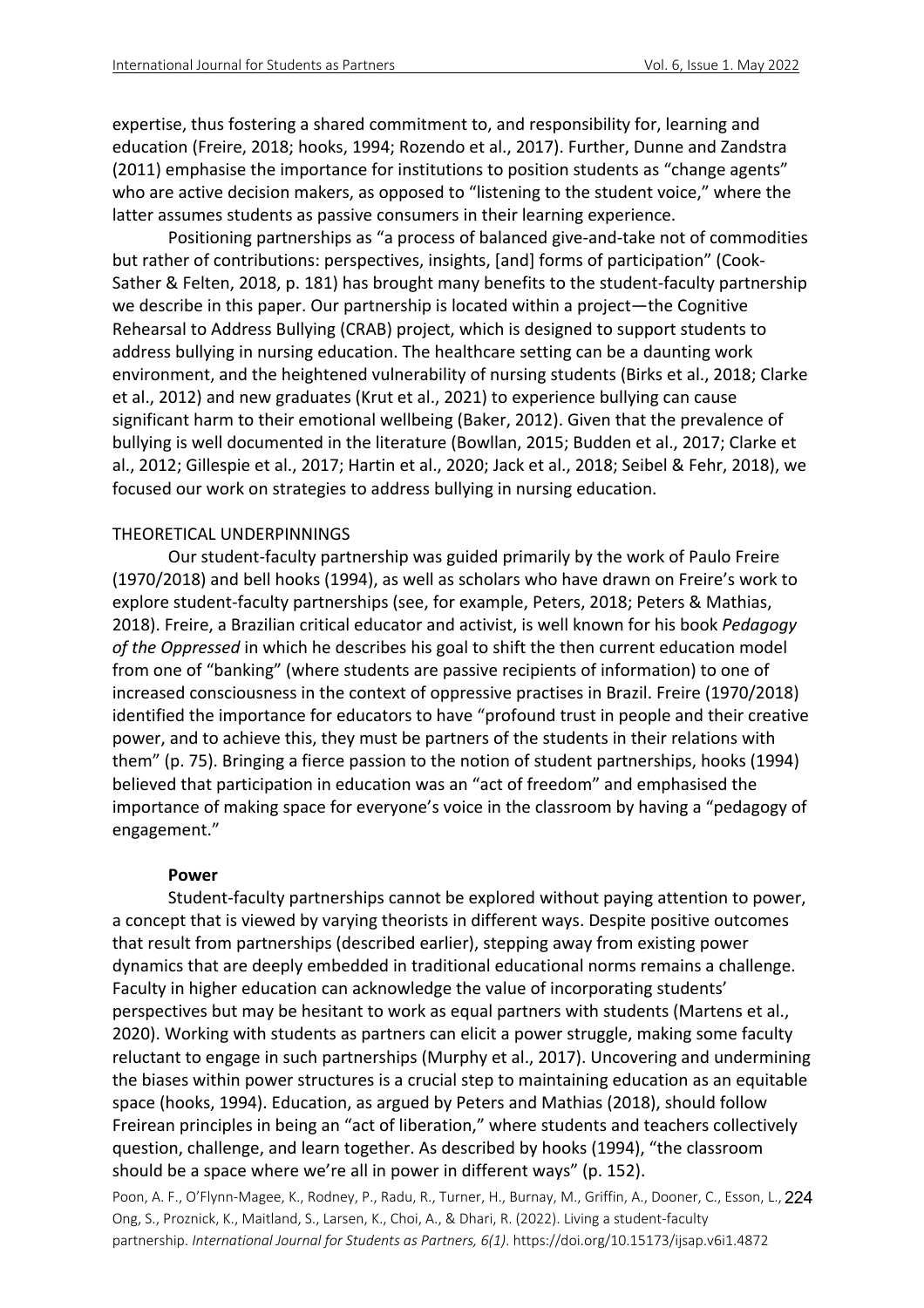The authors of this paper view bullying in nursing education as an oppressive practice and highlight the importance of attending to what is happening within individuals, between individuals, and around individuals (Hartrick Doane & Varcoe, 2015). In recognition of the barriers to student-faculty collaborations, our partnership adopted the concept of relational power, which Qin (2018) proposes as power that occurs within a relational space, making it shareable, exchangeable, and mutually empowering. We understand power as shareable between students and teachers to alleviate the effects of oppression, foster "conscientization," and promote human agency and action for social change (Freire, 1970/2018). Partnerships need more than engagement and collaboration; they must be enacted in the context of environments that value students as equal participants and change agents (hooks, 1994; Peters, 2018; Peters & Mathias, 2018). Rather than valuing students as equal participants, we strived for equal valuing of every member's participation. One student author described our partnership as having a "shared sense of ownership and no 'power-over' feelings, but rather 'power-with' in unity all toward the same goal, . . . where a sense of community was built, . . . where everyone felt like they belonged."

# OUR COLLABORATIVE PROCESS

The CRAB project was created by a student-faculty partnership at the University of British Columbia's (UBC) School of Nursing. It began with a request from students to the School of Nursing's leadership team to create a policy to guide students who witnessed or experienced bullying during their program of study. Students had surveyed their peers to explore their experiences of bullying as nursing students, and the results were in line with the high prevalence of bullying described in the literature (Bowllan, 2015; Budden et al., 2017; Clarke et al., 2012; Gillespie et al., 2017; Hartin et al., 2020; Jack et al., 2018; Seibel & Fehr, 2018). Honouring the students' request resulted in the creation of our partnership. Since its inception in 2016, the project has welcomed 14 undergraduate students and one graduate student. Students were recruited annually within the School of Nursing to join the project as part-time research assistants during the school year or through full-time summer internships. Due to significant interest in the positions, students were recruited via formal interview, with one occasion where students were approached by the faculty lead. On average, there were three students working with four faculty members each year. The team strongly believed that a project designed for students ought to also be designed with students, which was expressed by one student author:

As a student, it's rare to be given not only the opportunity to voice concerns about the greater learning environment but then an additional opportunity to shift that very environment alongside faculty. How often does curricula *for* students get written, built, and executed *by* students themselves? I cherished the moments we shared as a group, listening to one another, providing feedback, and shaping the workshop together—as equals.

# OUR WORKS

Poon, A. F., O'Flynn-Magee, K., Rodney, P., Radu, R., Turner, H., Burnay, M., Griffin, A., Dooner, C., Esson, L., 225 Ong, S., Proznick, K., Maitland, S., Larsen, K., Choi, A., & Dhari, R. (2022). Living a student-faculty partnership. *International Journal for Students as Partners, 6(1)*. https://doi.org/10.15173/ijsap.v6i1.4872 The team first created an ethical and relational action framework (O'Flynn-Magee et al., 2020a, Appendix A) that guided and grounded the projects' work in addressing bullying in nursing education. To create educational resources, the project used arts-based learning (ABL), a pedagogical strategy that integrates art forms into nursing education (Rieger & Chernomas, 2013). For example, we partnered with a colleague from UBC Department of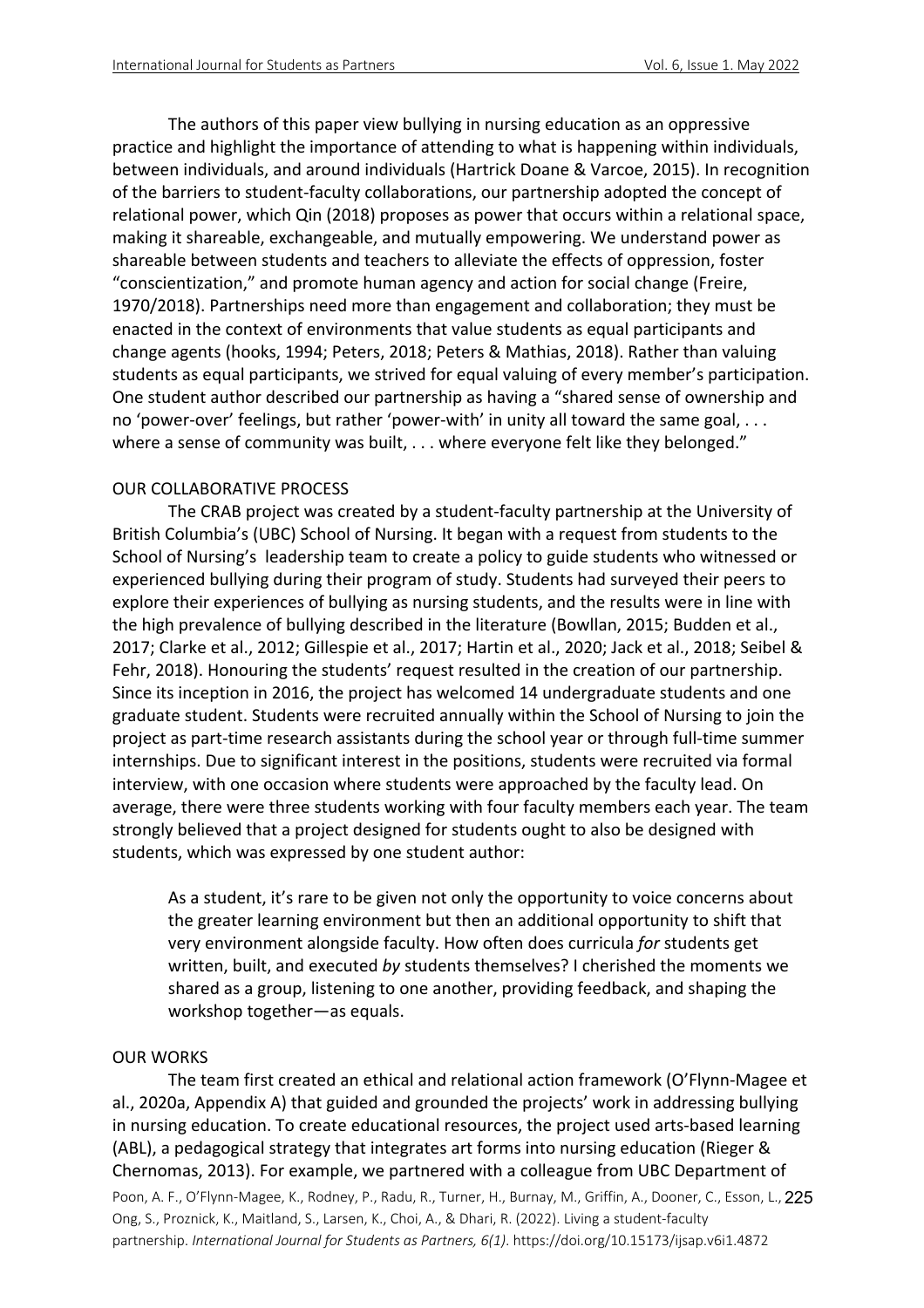Theatre and Film to engage in forum theatre (Boal, 1985; Diamond, 2007) we drew on cognitive rehearsal (Griffin, 2004; Griffin & Clarke, 2014) to design a CRAB workshop (O'Flynn-Magee et al., 2021a) where participants practised responding to bullying scenarios between nurses and students. Our goal to create ABL experiences further led us to collaborate with a graphic artist to design a graphic novella (O'Flynn-Magee et al., 2020b; O'Flynn-Magee et al., 2021b, Appendix B) about a student nurse who is bullied during their clinical rotation.

Our next initiative was in collaboration with UBC's Department of Theatre and Film, UBC Studios, and professional actors to produce a series of vignettes in the style of "Choose-Your-Own-Adventure," a virtual, interactive experience of reacting and responding to bullying situations in a clinical context. Rather than focusing solely on the individuals engaged in a bullying interaction, the vignettes were designed to reflect the systemic and structural conditions that influence and are influenced by bullying in the workplace.

In our experience, engaging in ABL invited the team to develop, draw on, and apply their creative skills outside of the context of nursing. These skills included scriptwriting, graphic drawing and design, acting, and use of the creative imagination. Students and faculty members took active roles in literature annotations and reviews, qualitative data collection and analysis, and design of curricular materials. The process of co-writing promoted ongoing collaborations with student team members post-graduation, with opportunities for students to co-author manuscripts as first or second author for publications (see, for example, Daly et al., 2020; O'Flynn-Magee et al., 2021b).

# BUILDING OUR ENVIRONMENT

Bullying is a sensitive and often emotional topic that manifests in various forms and contexts. Thus, it was important for our team meetings to always be held in a safe(r) space (Deller, 2019; Mental Health Commission of Canada [MHCC], 2019), so that each member's voice was heard and respected, not merely as "student" or "faculty" but as individuals who are experts in their own experiences related to bullying and beyond. We use the term "safer" rather than "safe" to emphasise the challenge in creating fully safe spaces and the importance of instead striving for spaces that are as safe as possible for all concerned (Deller, 2019; MHCC, 2019). Faculty authors commented on how they were encouraged to see students "take ownership of their ideas and thoughts," which provided "authenticity" and "strengthened the project significantly." One student author commented:

I always felt that the faculty in the partnership valued my thoughts and experiences and focused on how to ensure students were leading the direction of the research. It was empowering to be able to contribute to research that is focusing on changing the culture within nursing.

Embracing students as partners allowed faculty to engage with the "expertise of students," as voiced by one faculty author, to foster relational capacity, and to learn new concepts. The notion of a safe(r) space compared to a safe space, for example, was first discussed by a student co-author during the design of the CRAB workshop (O'Flynn-Magee et al., 2021a). A second example—a "privilege walk,"<sup>1</sup> an opening activity in the CRAB workshop where participants moved in particular directions based on their experiences related to pre-designed questions about bullying—was also a suggestion made by a student

Poon, A. F., O'Flynn-Magee, K., Rodney, P., Radu, R., Turner, H., Burnay, M., Griffin, A., Dooner, C., Esson, L., 226 Ong, S., Proznick, K., Maitland, S., Larsen, K., Choi, A., & Dhari, R. (2022). Living a student-faculty partnership. *International Journal for Students as Partners, 6(1)*. https://doi.org/10.15173/ijsap.v6i1.4872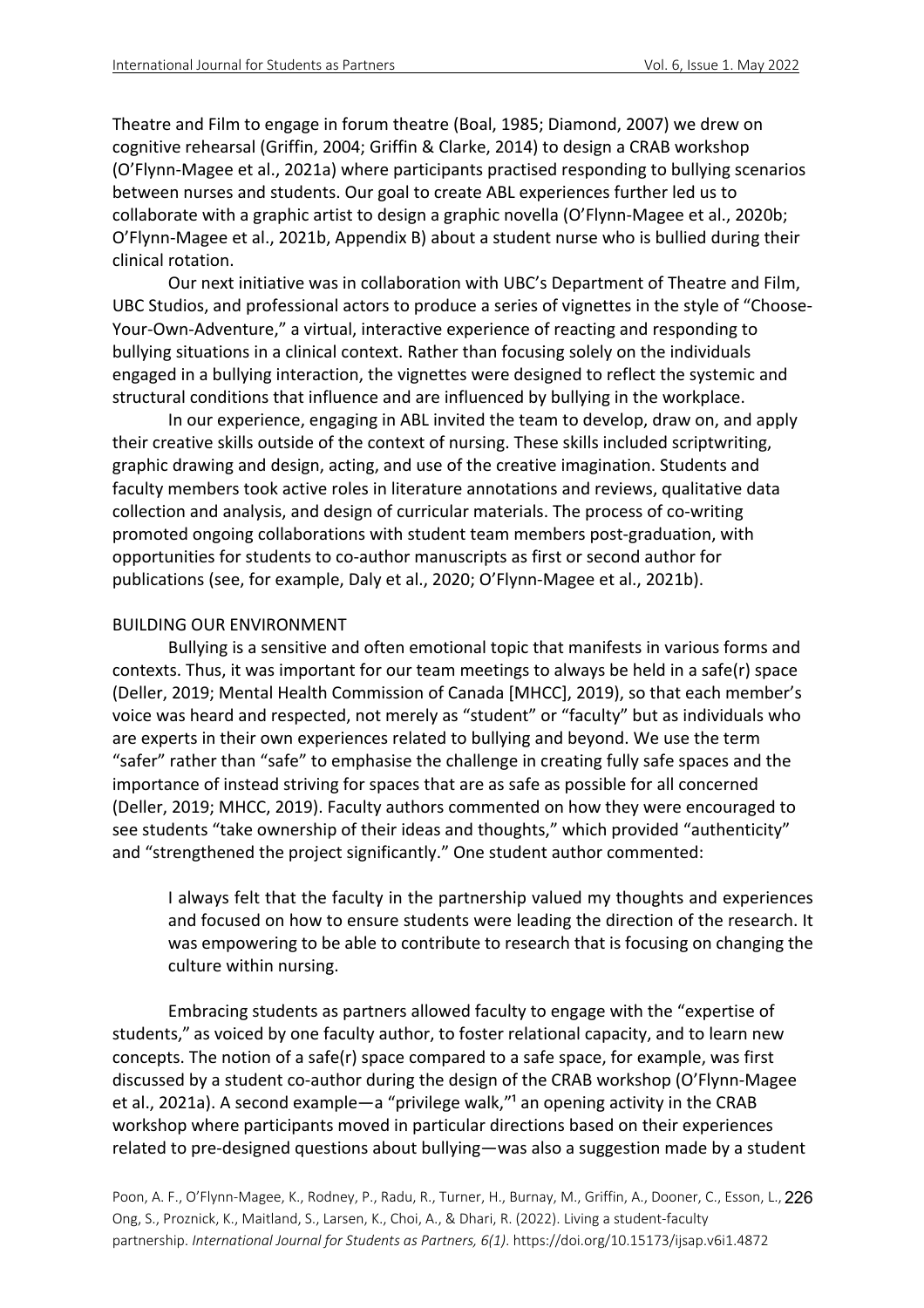team member that was previously unknown to faculty but was well-received and incorporated into the workshop.

#### LESSONS LEARNED

Drawing on verbatim quotes and reflections from student and faculty authors, we expand on some of the lessons learned throughout the partnership. While time and unclear expectations were sometimes viewed as constraining, we focus on learnings related to empowering practice, the development of hope, cognitive dissonance, and balancing roles.

Student engagement as co-partners in the project from beginning to end was described by students as being an "exciting, empowering, and inspirational" experience that encouraged personal, relational, and professional development. For example, providing constructive feedback to interdisciplinary collaborators gave students the opportunity to use their communication, teamwork, and leadership skills. Engaging in research processes encouraged one student author to "not shy away from problems just because they were big and unsolved," and instead exercise critical thinking to evaluate current bullying education and embrace challenges that arise when pushing for change.

Working with faculty who are taking the lead to change nursing culture and education to address bullying "provide[d] students with hope," as voiced by one student author, and "set the stage for [them], helping [them] decide early on in [their] career that [they] would be a nurse who pushes for change, treats people with respect and kindness, and leads by example." One faculty author also explained that "having students engage in the work of addressing bullying in such thoughtful and passionate ways brought hope that a new generation of graduates will make a difference in the quest to eradicate bullying in nursing."

While a positive partnership experience gave students and faculty hope, one student author felt "swallowed by the stressful healthcare environment" and expressed "being fully aware of the bullying acts [they] experience at work, and yet, accepting them because [they] simply felt overwhelmed and intimidated." Dissonant cognitions are commonly experienced by nursing students who struggle to carry their academic ideals into clinical practice (Meyer, 2005). Faculty authors who encourage implementation of anti-bullying education in nursing curricula likewise experienced dissonance. On one hand, faculty members advocate for evidence-based change, but they do so in the context of potential tensions between their scholarship goals and active faculty roles. Although a thorough discussion of cognitive dissonance is beyond the scope of this paper, it would be interesting for future studies to explore the tensions that may be experienced by students and faculty when they encounter obstacles to living their values related to addressing bullying in nursing education and practice.

Another potential challenge noted was the balancing of roles outside of the partnership. This required mindfulness, whether it was in the matter of respecting professional boundaries or ways of communication. Faculty members with roles of course instructor or student advisor needed to be aware of potential biases or preferences towards students who participated in the project. As one faculty author voiced, "it was crucial to consider the possibility that biases might exist and that they could play out in ways that benefited or hindered individual members, group dynamics, or the project itself." From students' perspectives, they may set higher expectations for themselves to be more engaged or perform better in courses taught by faculty members involved in the project. Exploring the strategies used by students and faculty to maintain professional boundaries

Poon, A. F., O'Flynn-Magee, K., Rodney, P., Radu, R., Turner, H., Burnay, M., Griffin, A., Dooner, C., Esson, L., 227 Ong, S., Proznick, K., Maitland, S., Larsen, K., Choi, A., & Dhari, R. (2022). Living a student-faculty partnership. *International Journal for Students as Partners, 6(1)*. https://doi.org/10.15173/ijsap.v6i1.4872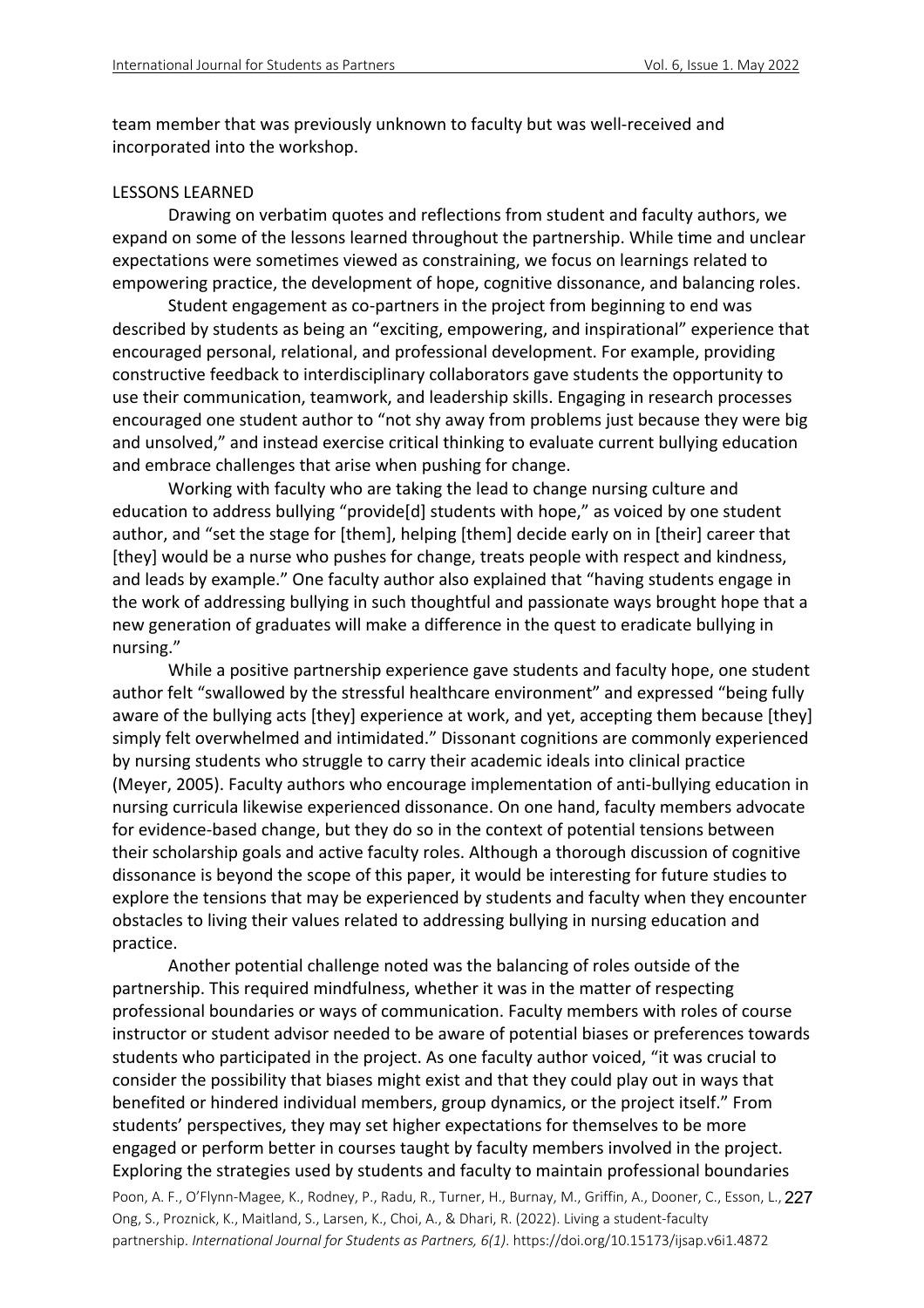may provide a better understanding of how to manage the nuances embedded in building successful partnerships.

# RECOMMENDATIONS FOR FUTURE STUDENT-FACULTY PARTNERSHIPS

Literature describes a broad range of collaborations between students and faculty. In conjunction with the reflections of our co-authors who participated in the CRAB project, we highlight several recommendations to support future student-faculty partnerships.

# **Students and faculty must believe that partnerships are valuable**

Overcoming the resistance to students and faculty working collaboratively, as discussed by Bovill et al. (2016), requires a two-way cooperation between students and faculty to step outside of traditional roles in education; both parties need to regard partnerships as meaningful and believe in the transformative potential of co-creation. Working with faculty who valued student opinion resulted in students feeling empowered and gaining confidence in their role in the project. Deep engagement from students spontaneously encourages faculty, thus creating positive reinforcement that strengthens each member's commitment to the project. We thus encourage educators and students to embrace partnerships that foster co-creation and co-learning in education. For this to take place, a culture of partnerships must be supported by academic institutions. As Cook-Sather et al. (2014) remind us, partnerships are not only beneficial for students and faculty but also for institutions, "helping all of us to achieve our aspirations for higher education" (p. 11).

# **Higher education must support student-faculty partnerships**

Faculty team members believed that having students as co-partners is both valuable and imperative when it comes to creating resources that directly affect students, their learning, their experiences during their program of study, and beyond. While student engagement may take form in different approaches across institutions (Dunne, 2016; LeBihan et al., 2018), what is most important is for these partnerships to become a culture (Peters & Mathias, 2018; Martens et al., 2020) that enhances both teaching and learning outcomes. One way to enact this vision is funding for curricular partnerships (Bovill, 2019) and integrating the collaborative efforts of students and faculty into curricula.

# **A team with diverse/interdisciplinary team members**

We welcomed diversity across the team, through varying perspectives, backgrounds, and values of students and faculty members. Having at least three students on the team avoided an individual student being asked to speak for all students. Further diversity included partnerships with faculty and artists outside the School of Nursing, which enriched and brought further dimension to our projects. We thus encourage future initiatives to seek collaborations with other disciplines that may inspire innovative pedagogical approaches.

# **Clear expectations set from the beginning of the partnership**

Mutually agreeing and committing to team expectations, whether it may be for assignment completion timelines, quality of work, or team values, is vital for a successful partnership. Communication serves as key to articulating the goals and the meaning of cocreation (Bovill et al., 2016). Although expectations were not always clear for some members, we found that grounding ourselves in the goals and values that we set at the beginning of each meeting and/or project was essential for maintaining progress. The

Poon, A. F., O'Flynn-Magee, K., Rodney, P., Radu, R., Turner, H., Burnay, M., Griffin, A., Dooner, C., Esson, L., 228 Ong, S., Proznick, K., Maitland, S., Larsen, K., Choi, A., & Dhari, R. (2022). Living a student-faculty partnership. *International Journal for Students as Partners, 6(1)*. https://doi.org/10.15173/ijsap.v6i1.4872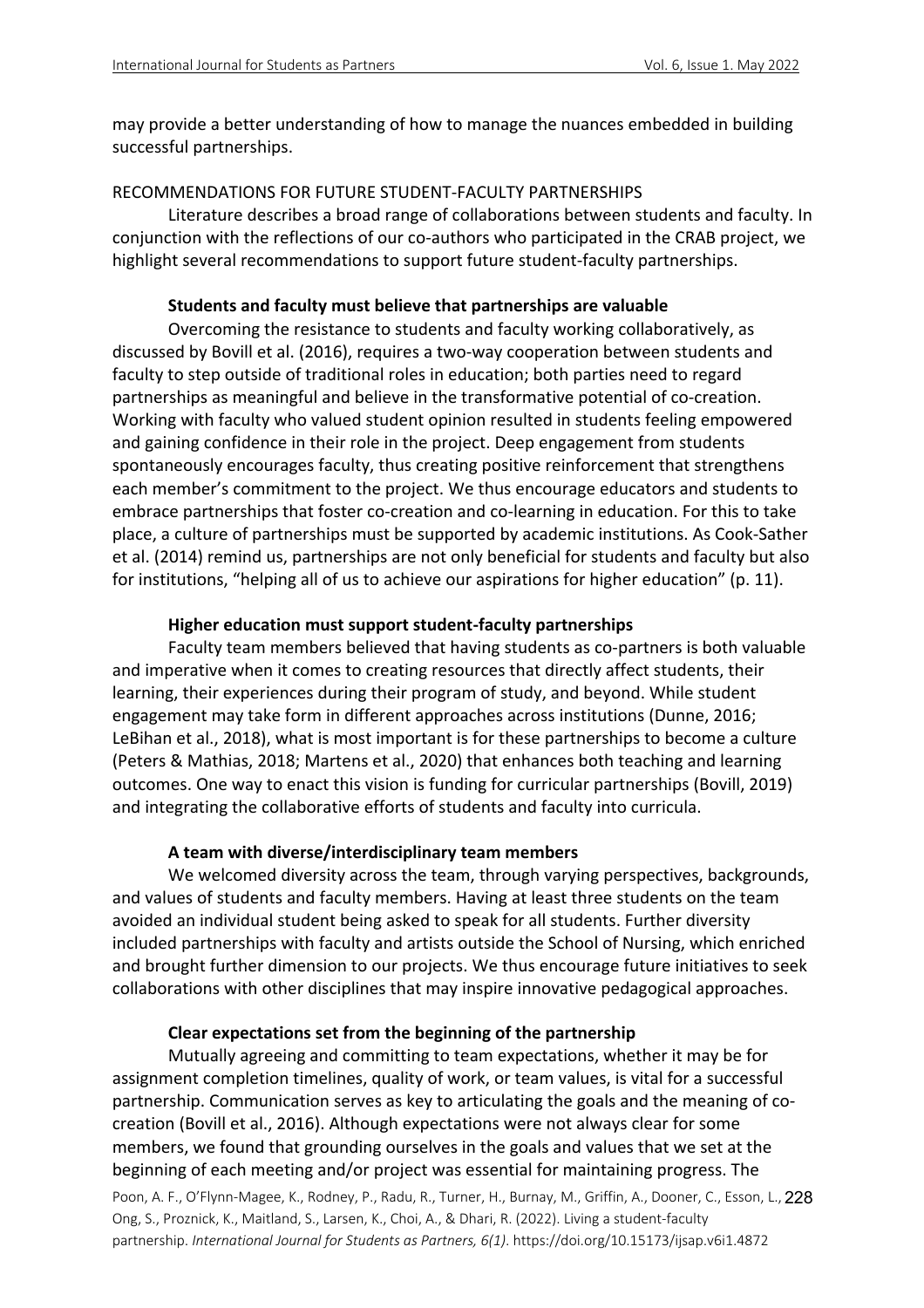faculty lead played a pivotal role to ensure expectations were clear within an environment that was open to feedback and suggestions.

# **CONCLUSION**

Our project has indicated that collaborative partnerships where students' and faculty's voices are heard and all members contribute equitably foster mutual growth and meaningful creations for education. For the CRAB project, having faculty who led respectful and open dialogue with students throughout processes of co-creation cultivated a team with strong commitment and motivation. With no evidence of "power-over" dynamics, the partnership was described as a positive experience, drawing student members to engage in collaborations post-graduation. More importantly, the partnership inspired team members to carry their learning experience forward and be champions for change in their workplaces. This commitment to action is at the core of Freire's (1970/2018) work. As one student author expressed, "student-faculty partnerships that are truly partnerships are essential for nursing school because they set a precedent for how one can be." As student-faculty collaborations gain attention in higher education (Bovill, 2019), we hope to encourage more nurse educators to welcome students as partners, to embrace the processes of co-creation, and to address challenges together with students.

# ACKNOWLEDGEMENTS

We thank Samantha Mee and Zachary Daly for their participation as student co-partners in the project. In addition, we thank the many collaborators with whom we engaged during various stages of our project. This project was funded by the University of British Columbia's Teaching and Learning Enhancement Fund (TLEF).

# NOTES

1. A privilege walk is an activity to heighten awareness of differences of privilege and power (Layne & Chiu, 2016; McIntosh, 1989/2010).

NOTE ON CONTRIBUTORS

**Kathy O'Flynn-Magee** *is an Associate Professor of Teaching Emeritus at the UBC School of Nursing, Canada*

**Patricia Rodney** *is an Associate Professor Emeritus at the UBC School of Nursing, Canada*

**Raluca Radu** *is a Lecturer and a graduate of the Masters of Science in Nursing Program at the UBC School of Nursing, Canada*

**Hannah Turner** *is a graduate of the BSN Program at the UBC School of Nursing, Canada*

# **Marta Burnay** *is a graduate of the BSN Program at the UBC School of Nursing, Canada*

Poon, A. F., O'Flynn-Magee, K., Rodney, P., Radu, R., Turner, H., Burnay, M., Griffin, A., Dooner, C., Esson, L., 229 Ong, S., Proznick, K., Maitland, S., Larsen, K., Choi, A., & Dhari, R. (2022). Living a student-faculty partnership. *International Journal for Students as Partners, 6(1)*. https://doi.org/10.15173/ijsap.v6i1.4872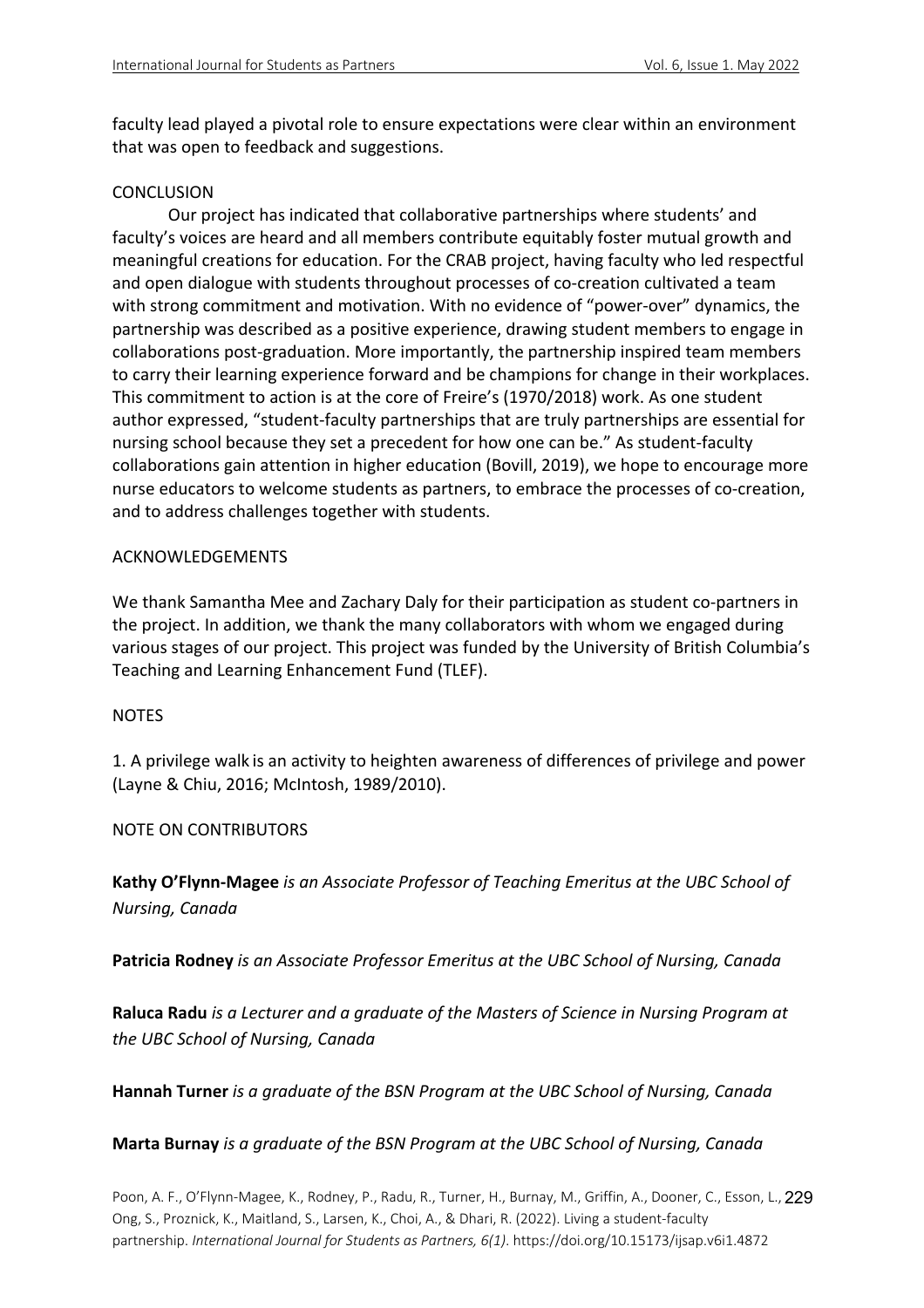**Alanna Griffin** *is a graduate of the BSN Program at the UBC School of Nursing, Canada*

**Caryn Dooner** *is a graduate of the BSN Program at the UBC School of Nursing, Canada*

**Lynne Esson** *is a retired Lecturer from the UBC School of Nursing, Canada*

**Su Han Ong** *is a graduate of the BSN Program at the UBC School of Nursing, Canada*

**Kate Proznick** *is a graduate of the BSN Program at the UBC School of Nursing, Canada*

**Skye Maitland** *is a graduate of the BSN Program at the UBC School of Nursing, Canada*

**Kirsten Larsen** *is a graduate of the BSN Program at the UBC School of Nursing, Canada*

**Agnes Choi** *is a graduate of the BSN Program at the UBC School of Nursing, Canada*

**Ranjit Dhari** *is an Assistant Professor of Teaching at the UBC School of Nursing, Canada*

### **REFERENCES**

- Baker, C. (2012). Nurses eating their young: Are we teaching students more than nursing skills? *The Oklahoma Nurse, 57*(1), 9–9.
- Birks, M., Budden, L., Biedermann, N., Park, T., Chapman, Y. (2018). A 'rite of passage?': Bullying experiences of nursing students in Australia. *Collegian*, *25*(1), 45–50. https://doi.org/10.1016/j.colegn.2017.03.005
- Boal, A. (1985). *Theatre of the oppressed*. Theatre Communications Group.
- Bowllan, N. M. (2015). Nursing students' experience of bullying: Prevalence, impact, and interventions. *Nurse Educator, 40*(4), 194–198. https://doi.org/10.1097/NNE.0000000000000146
- Bovill, C., Cook-Sather, A., Felten, P., Millard, L., & Moore-Cherry, N. (2016). Addressing potential challenges in co-creating learning and teaching: Overcoming resistance, navigating institutional norms and ensuring inclusivity in student–staff partnerships. *Higher Education*, *71*, 195–208. https://doi.org/10.1007/s10734-015-9896-4
- Bovill, C. (2019). Student-staff partnerships in learning and teaching: An overview of current practice and discourse. *Journal of Geography in Higher Education, 43*(4), 385–398. https://doi.org/10.1080/03098265.2019.1660628

Poon, A. F., O'Flynn-Magee, K., Rodney, P., Radu, R., Turner, H., Burnay, M., Griffin, A., Dooner, C., Esson, L., 230 Ong, S., Proznick, K., Maitland, S., Larsen, K., Choi, A., & Dhari, R. (2022). Living a student-faculty partnership. *International Journal for Students as Partners, 6(1)*. https://doi.org/10.15173/ijsap.v6i1.4872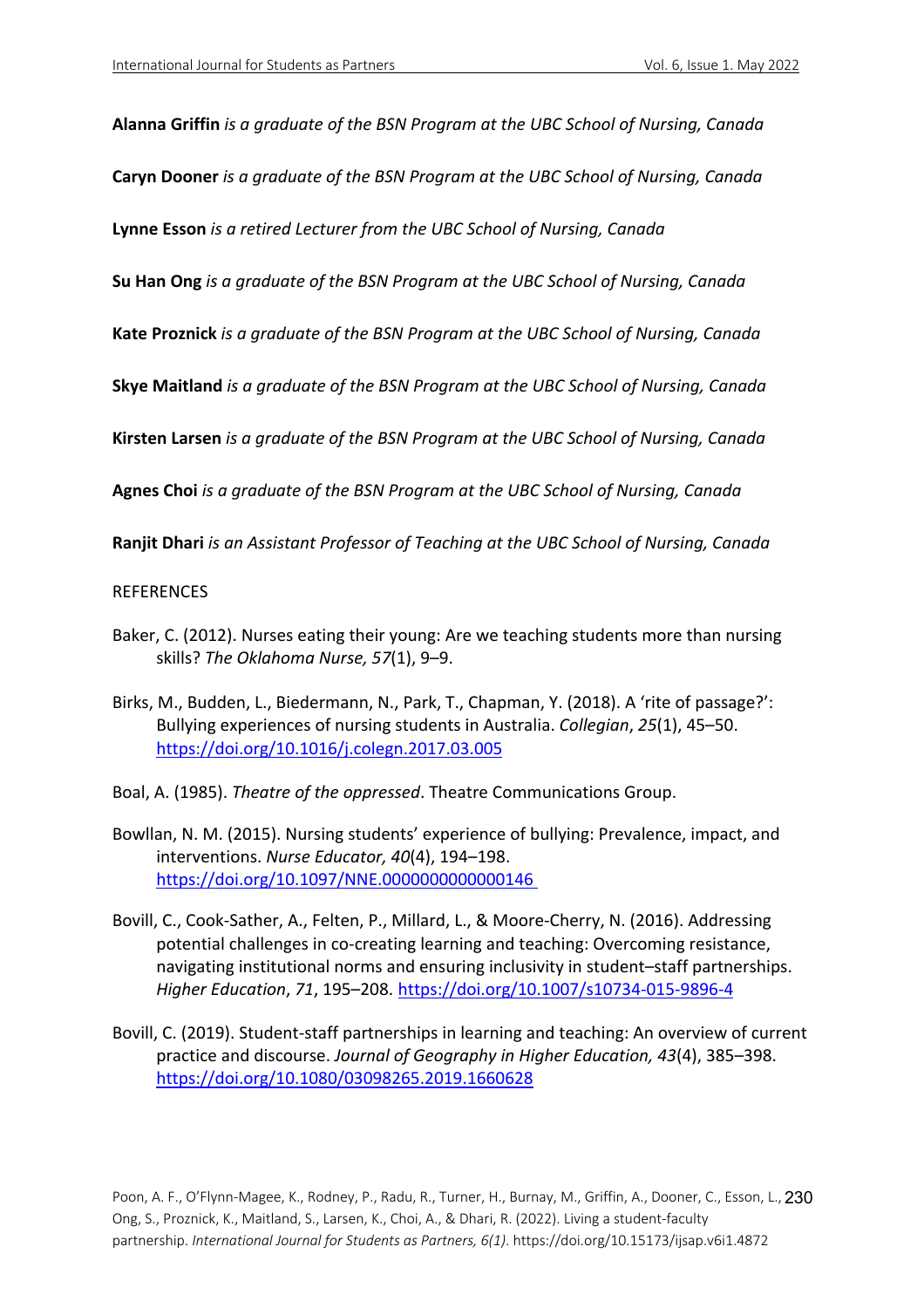- Budden, L. M., Birks, M., Cant, R., Bagley, T., & Park, T. (2017). Australian nursing students' experience of bullying and/or harassment during clinical placement. *Collegian (Royal College of Nursing, Australia), 24*(2), 125–133. https://doi.org/10.1016/j.colegn.2015.11.004
- Clarke, C. M., Kane, D. J., Rajacich, D. L., & Lafreniere, K. D. (2012). Bullying in undergraduate clinical nursing education. *The Journal of Nursing Education, 51*(5), 269–276. https://doi.org/10.3928/01484834-20120409-01
- Cook-Sather, A., Bovill, C. & Felten, P. (2014). *Engaging students as partners in learning and teaching: A guide for faculty*. Jossey-Bass.
- Cook-Sather, A., & Felten, P. (2018). Ethics of academic leadership: Guiding learning and teaching. In F. Su & M. Wood (Eds), *Cosmopolitan Perspectives on Academic Leadership in Higher Education*, 175. Bloomsbury.
- Curran, R. (2017). Students as partners—good for students, good for staff: A study on the impact of partnership working and how this translates to improved student-staff engagement. *International Journal for Students as Partners*, *1*(2). https://doi.org/10.15173/ijsap.v1i2.3089
- Daly, Z., O'Flynn-Magee, K., & Rodney, P. (2020). A call to revisit and address the histories of bullying in nursing education. *Quality Advancement in Nursing Education - Avancées En Formation Infirmière, 6*(3). https://doi.org/10.17483/2368-6669.1249
- Deller, R. A. (2019). Safer spaces. In R. Kinna, & U. Gordon (Eds.), *Routledge handbook of radical politics* (1st ed., pp. 222–239). Routledge.
- Diamond, D. (2007). *Theatre for living: The art and science of community-based dialogue.*  Trafford Publishing.
- Duda, G. K., & Danielson, M. A. (2018). Collaborative curricular (re)construction -Tracking faculty and student learning impacts and outcomes five years later. *International Journal for Students as Partners, 2*(2), 39–52. https://doi.org/10.15173/ijsap.v2i2.3568
- Dunne, E., & Zandstra, R. (2011). *Students as change agents: New ways of engaging with learning and teaching in higher education*. University of Exeter and The Higher Education Academy. http://escalate.ac.uk/8064
- Dunne, E. (2016). Design thinking: A framework for student engagement? A personal view. *Journal of Educational Innovation, Partnership and Change*, *2*(1). https://doi.org/10.21100/jeipc.v2i1.317
- Freire., P. (2018). *Pedagogy of the oppressed: 50th year anniversary edition*. Bloomsbury. (Original work published 1968 in Portuegese, 1970 in English)

Poon, A. F., O'Flynn-Magee, K., Rodney, P., Radu, R., Turner, H., Burnay, M., Griffin, A., Dooner, C., Esson, L., 231 Ong, S., Proznick, K., Maitland, S., Larsen, K., Choi, A., & Dhari, R. (2022). Living a student-faculty partnership. *International Journal for Students as Partners, 6(1)*. https://doi.org/10.15173/ijsap.v6i1.4872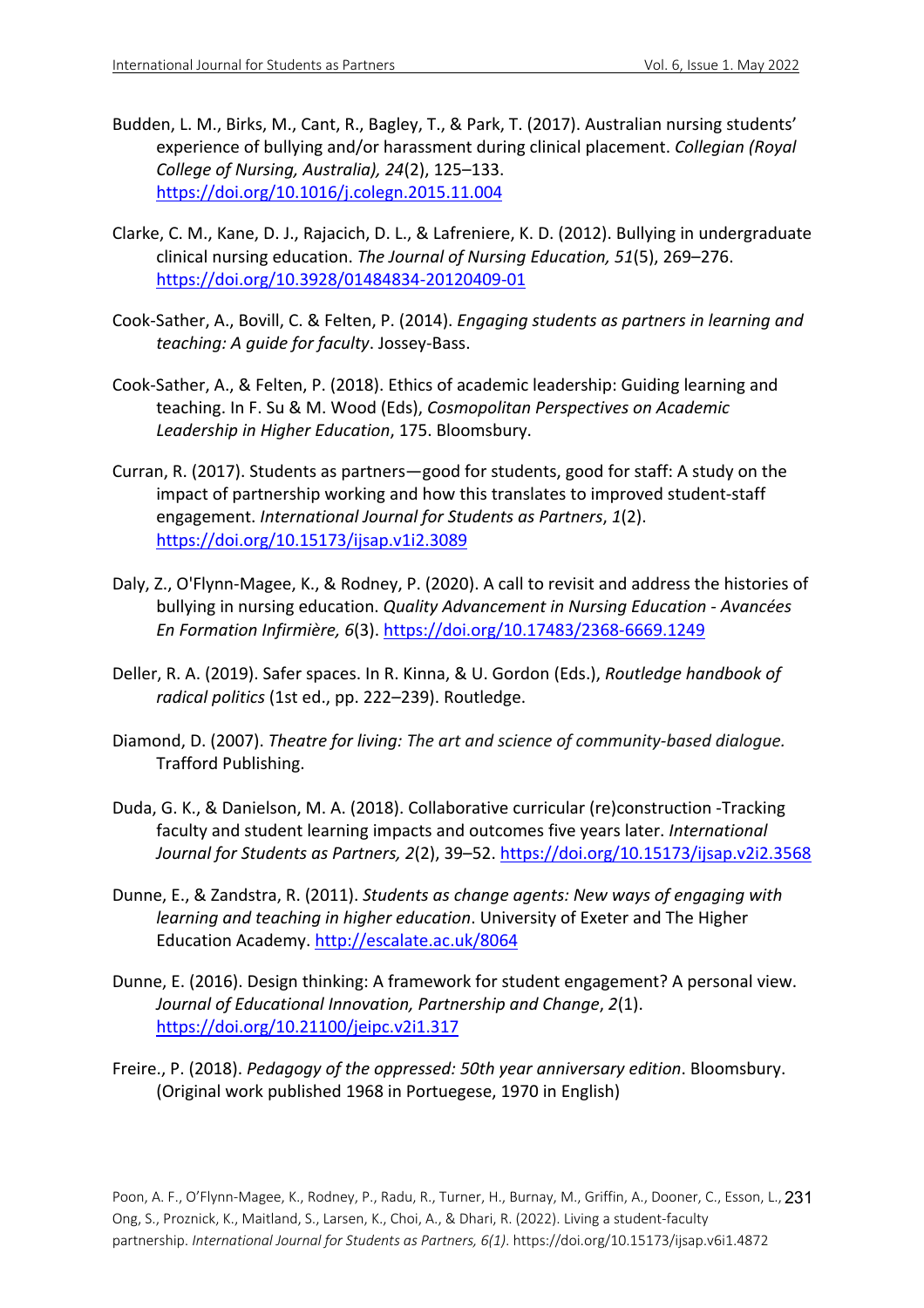- Gillespie, G. L., Grubb, P. L., Brown, K., Boesch, M. C., & Ulrich, D. (2017). "Nurses eat their young": A novel bullying educational program for student nurses. *Journal of Nursing Education and Practice, 7*(7),11–21. https://doi.org/10.5430/jnep.v7n7P11
- Griffin, M. (2004). Teaching cognitive rehearsal as a shield for lateral violence: An intervention for newly licensed nurses. *The Journal of Continuing Education in Nursing, 35*(6), 257–263. https://doi.org/10.3928/0022-0124-20041101-07
- Griffin, M., & Clark, C. M. (2014). Revisiting cognitive rehearsal as an intervention against incivility and lateral violence in nursing: 10 years later. *The Journal of Continuing Education in Nursing, 45*(12), 535–542. https://doi.org/10.3928/00220124-20141122- 02
- Hartin, P., Birks, M. & Lindsay, D. (2020). Bullying in nursing: How has it changed over 4 decades? *Journal of Nursing Management, 28*(7), 1619–1626. https://doi.org/10.1111/jonm.13117
- Hartrick Doane, G., & Varcoe, C. (2015). *How to nurse: Relational inquiry with individuals and families in changing health and health care contexts* (1st ed.). Wolters Kluwer Health/Lippincott Williams & Wilkins.
- Healey, M., Flint, A., & Harrington, K. (2014). *Engagement through partnership: Students as partners in learning and teaching in higher education*. Higher Education Academy. https://www.heacademy.ac.uk/sites/default/files/resources/engagement\_through\_pa rtnership.pdf
- hooks, b. (1994). *Teaching to transgress: Education as the practice of freedom.* Routledge
- Jack, K., Hamshire, C., Harris, W. E., Langan, M., Barrett, N., & Wibberley, C. (2018). "My mentor didn't speak to me for the first four weeks": Perceived unfairness experienced by nursing students in clinical practice settings. *Journal of Clinical Nursing, 27*(5–6), 929–938. https://doi.org/10.1111/jocn.14015
- Jensen, K., & Bennett, L. (2016). Enhancing teaching and learning through dialogue: A student and staff partnership model. *The International Journal for Academic Development, 21*(1), 41–53. https://doi.org/10.1080/1360144X.2015.1113537
- Krut, B. A., Laing, C. M., Moules, N. J., & Estefan, A. (2021). The impact of horizontal violence on the individual nurse: A qualitative research study. *Nurse Education in Practice, 54*, 103079–103079. https://doi.org/10.1016/j.nepr.2021.103079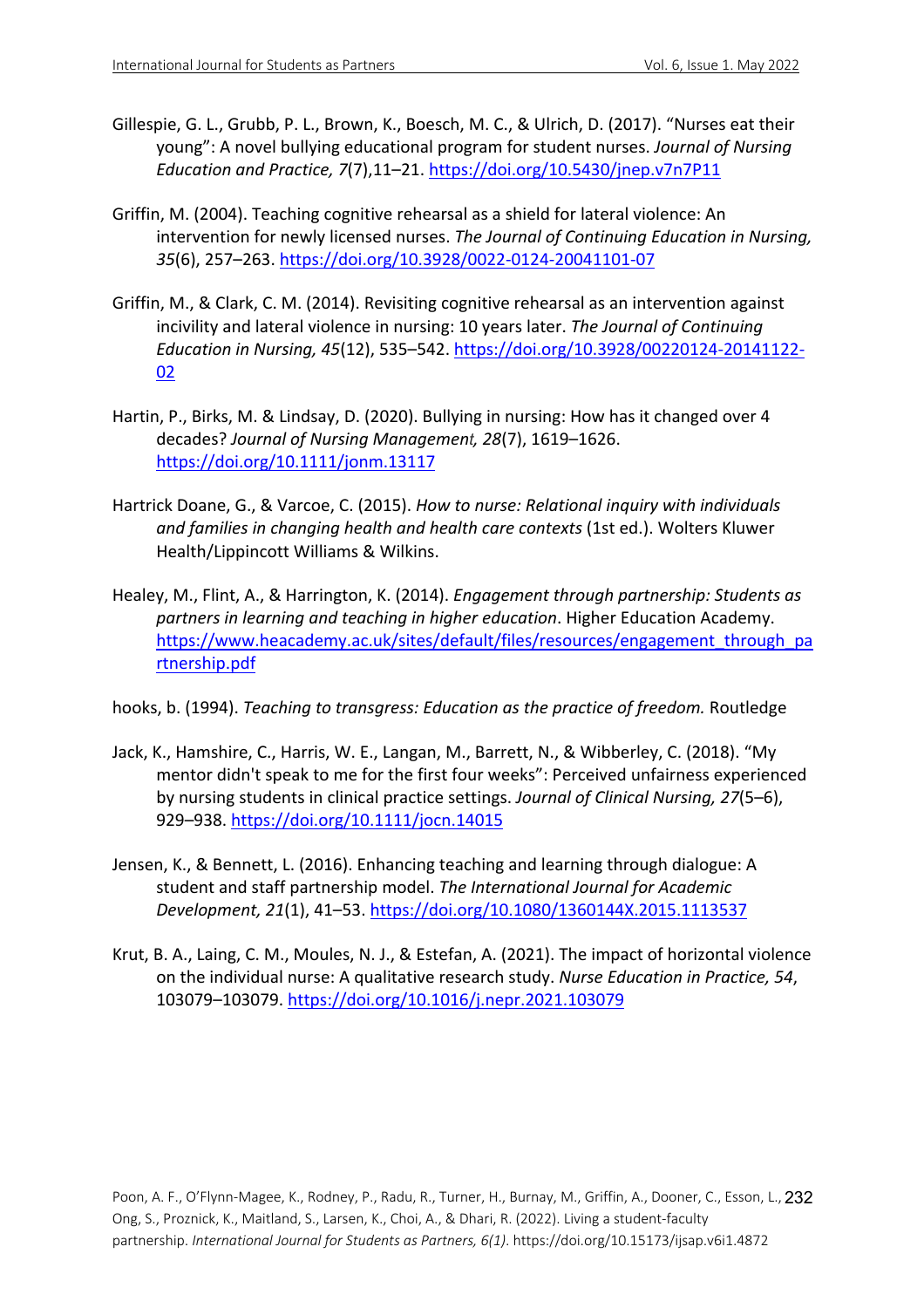- Layne, R & Chiu, R. (2016). Privilege walk lesson plan. *Peace learner: Cultivating peace and nonviolence in the field of education.* https://peacelearner.org/2016/03/14/privilegewalk-lesson-plan/
- LeBihan, L., Lowe, T., & Marie, J. (2018). Considerations of the challenges, conflicts and competitions when expanding student-staff partnerships across an institution: Perspectives from three UK Universities. *Journal of Learning and Teaching in Higher Education, 1*(2). https://doi.org/10.29311/jlthe.v1i2.2954
- Matthews, K. E., Dwyer, A., Hine, L., & Turner, J. (2018). Conceptions of students as partners. *Higher Education, 76*(6), 957–971. https://doi.org/10.1007/s10734-018- 0257-y
- Martens, S. E., Ineke, H. A. P., Wolfhagen, J. R., Whittingham, D. & Dolmans, D. H. J. M. (2020). Mind the gap: Teachers' conceptions of student-staff partnership and its potential to enhance educational quality. *Medical Teacher, 42*(5), 529–535, https://doi.org/10.1080/0142159X.2019.1708874
- McIntosh, P. (2010). White privilege: Unpacking the invisible knapsack and Some notes for facilitators. National SEED project, Wellesley Centers for Women, Wellesley College. (Original work published 1989) https://nationalseedproject.org/Key-SEED-Texts/white-privilege-unpacking-the-invisible-knapsack
- Mental Health Commission of Canada (2019). *Safer space guidelines*. https://www.mentalhealthcommission.ca/sites/default/files/2019- 03/safer\_space\_guidelines\_mar\_2019\_eng.pdf
- Mercer-Mapstone, L., Dvorakova, S. L., Matthews, K. E., Abbot, S., Cheng, B., Felten, P., Knorr, K., Marquis, E., Shammas, R., & Swaim, K. (2017). A systematic literature review of students as partners in higher education. *International Journal for Students as Partners*, *1*(1). https://doi.org/10.15173/ijsap.v1i1.3119
- Meyer, T., & Xu, Y. (2005). Academic and clinical dissonance in nursing education: are we guilty of failure to rescue? *Nurse educator*, *30*(2), 76–79. https://doi.org/10.1097/00006223-200503000-00010
- Murphy, B., Nixon, S., Brooman, S., & Fearon, D. ( 2017). "I am wary of giving too much power to students:" Addressing the "but" in the principle of staff-student partnership *International Journal for Students as Partners 1* (1). https://doi.org/10.15173/ijsap.v1i1.3055
- O'Flynn-Magee, K., Rodney, P., Pearson, M., Afonso Burnay, M., & Daly, Z. (2020a). Interrupting the cycle of bullying witnessed or experienced by nursing students: An ethical and relational action framework. *Nurse Education Today, 91*, 104458–104458. https://doi.org/10.1016/j.nedt.2020.104458

Poon, A. F., O'Flynn-Magee, K., Rodney, P., Radu, R., Turner, H., Burnay, M., Griffin, A., Dooner, C., Esson, L., 233 Ong, S., Proznick, K., Maitland, S., Larsen, K., Choi, A., & Dhari, R. (2022). Living a student-faculty partnership. *International Journal for Students as Partners, 6(1)*. https://doi.org/10.15173/ijsap.v6i1.4872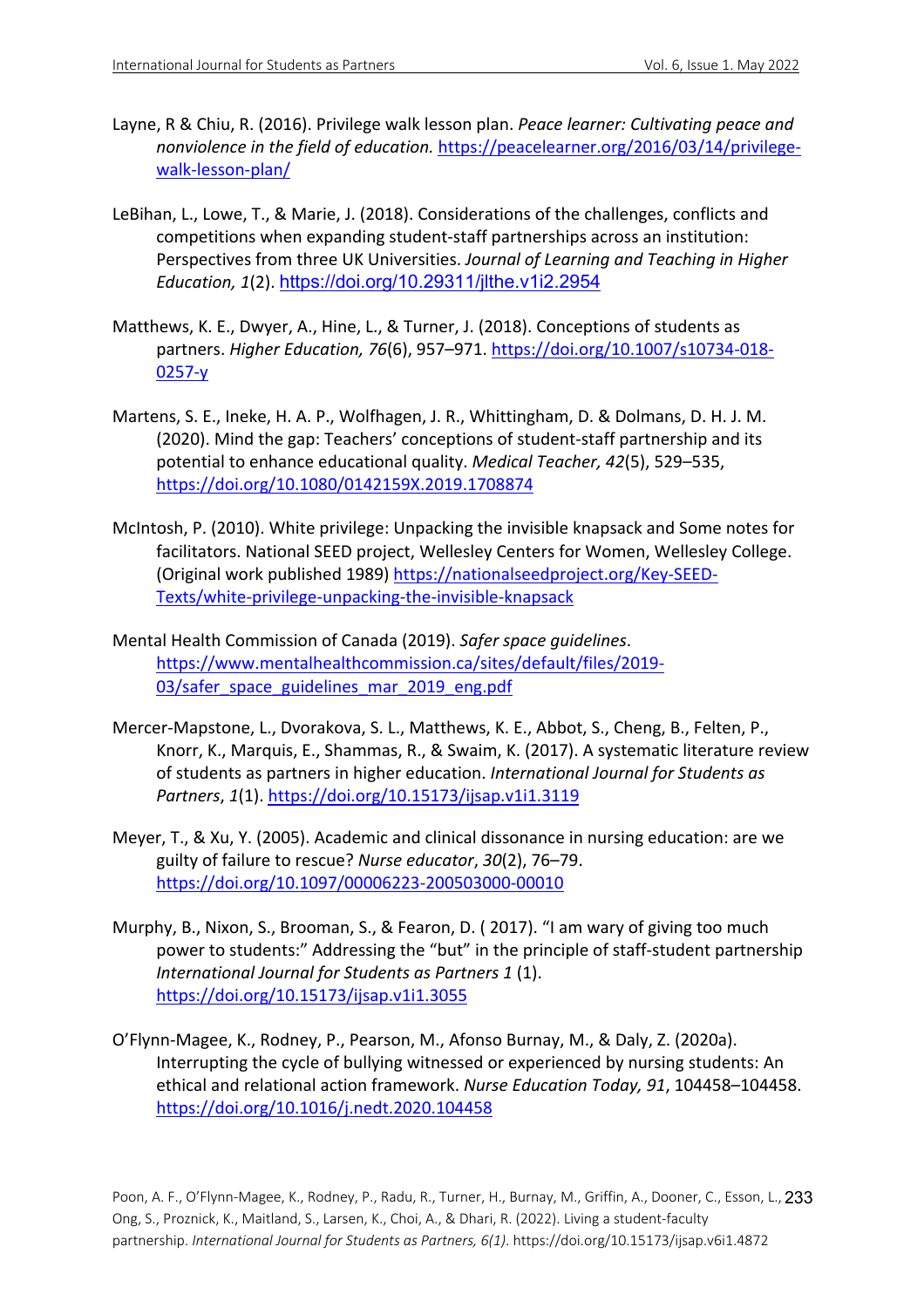- O'Flynn-Magee, K., Esson, L., Dhari, R., Radu, R., Mee, S., Ong, S., Poon, A. F. (Authors), . Rebora, R. (Artist), De Rozario, T. (Scriptwriter & Layout Designer) (2020b) *Stepping out of the shadows: A story about bullying in nursing* [Graphic Novella]. Self-published.
- O'Flynn-Magee, K., Rodney, P., Maitland, S., Proznick, K., Turner, H., Esson, L., Dhari, R., Poon, A. F., Radu, R., & Scholte, T. (2021a). The CRAB workshop: Using forum theatre and cognitive rehearsal to address bullying in nursing education. *Quality Advancement in Nursing Education - Avancées En Formation Infirmière, 7*(2). https://doi.org/10.17483/2368-6669.1290
- O'Flynn-Magee, K., Ong, S., & Esson, L. (2021b). Stepping out of the shadows: Creating a graphic novella to address bullying in nursing education. *Nurse Education Today, 99*, 104740–104740. https://doi.org/10.1016/j.nedt.2020.104740
- Peters, J. (2018). The pedagogies of partnership: From Blair to Freire? In A. Melling & R. Pilkington (Eds.), *Paulo Freire and transformative education* (pp. 175–189). Palgrave Macmillan.
- Peters, J., & Mathias, L. (2018). Enacting student partnership as though we really mean it: Some Freirean principles for a pedagogy of partnership. *International Journal for Students as Partners, 2*(2), 53–70. https://doi.org/10.15173/ijsap.v2i2.3509
- Qin, Y. (2018). Power and relation. In *A relational theory of world politics* (pp. 241–288). Cambridge University Press. https://doi.org/10.1017/9781316869505.009
- Rieger, K. L., & Chernomas, W. M. (2013). Arts-based learning: Analysis of the concept for nursing education. *International Journal of Nursing Education Scholarship, 10*(1), 53– 62. https://doi.org/10.1515/ijnes-2012-0034
- Rozendo, C. A., Santos Salas, A., & Cameron, B. (2017). Problematizing in nursing education: Freire's contribution to transformative practice. *Nurse Education Today, 51*, 120–123. https://doi.org/10.1016/j.nedt.2016.08.009
- Seibel, L. M., & Fehr, F. C. (2018). "They can crush you": Nursing students' experiences of bullying and the role of faculty. *Journal of Nursing Education and Practice, 8*(6), 66. https://doi.org/10.5430/jnep.v8n6p66
- Snelling, C. A., Loveys, B. R., Karanicolas, S., Schofield, N. J., Carlson-Jones, W., Weissgerber, J., Edmonds, R., & Ngu, J. (2019). Partnership through co-creation: Lessons learnt at the University of Adelaide. *International Journal for Students as Partners*, *3*(2), 62–77. https://doi.org/10.15173/ijsap.v3i2.3799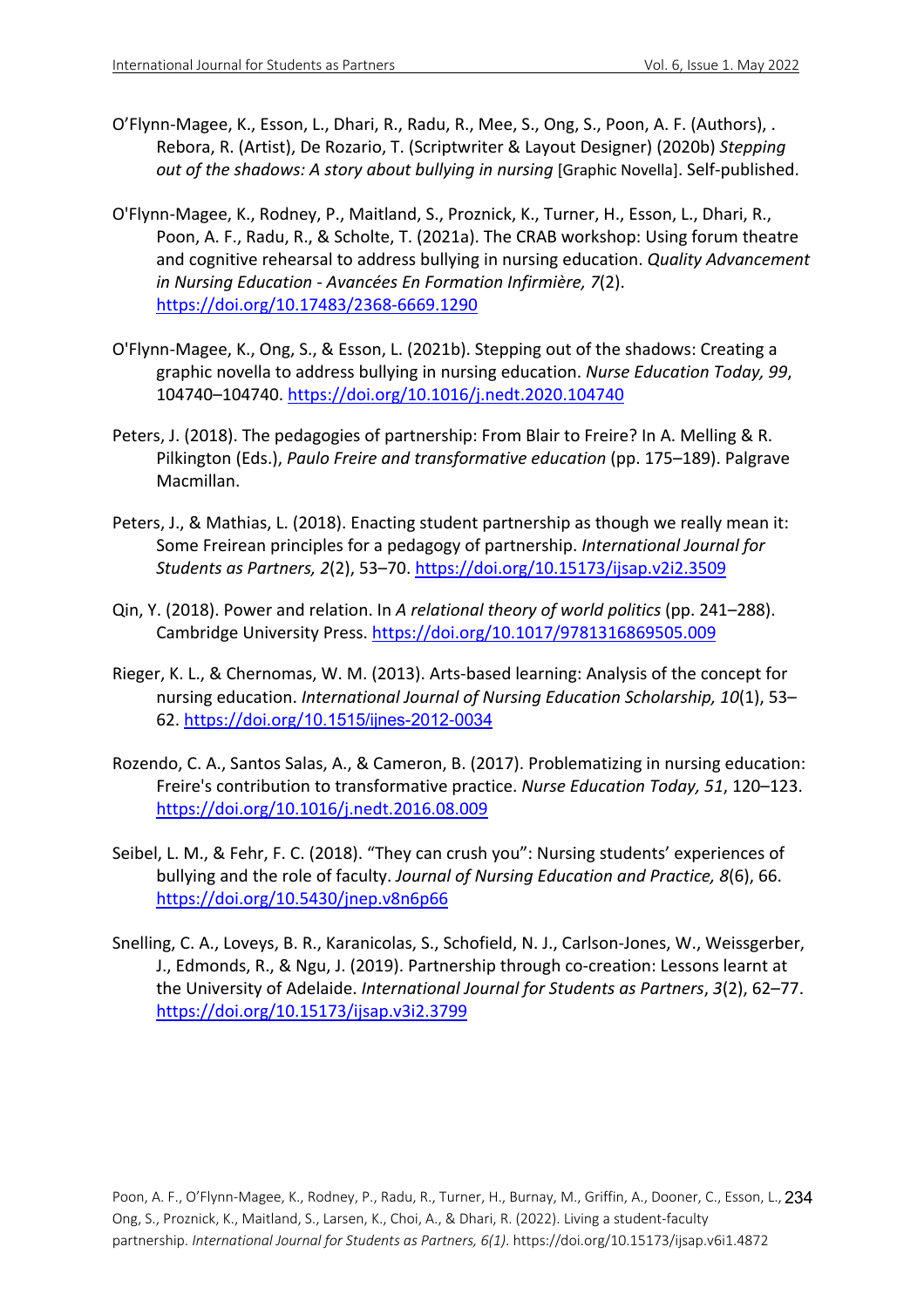# APPENDIX A. AN ETHICAL AND RELATIONAL ACTION FRAMEWORK FOR ADDRESSING BULLYING IN NURSING EDUCATION



O'Flynn-Magee et al. (2020a)

Poon, A. F., O'Flynn-Magee, K., Rodney, P., Radu, R., Turner, H., Burnay, M., Griffin, A., Dooner, C., Esson, L., 235 Ong, S., Proznick, K., Maitland, S., Larsen, K., Choi, A., & Dhari, R. (2022). Living a student-faculty partnership. *International Journal for Students as Partners, 6(1)*. https://doi.org/10.15173/ijsap.v6i1.4872